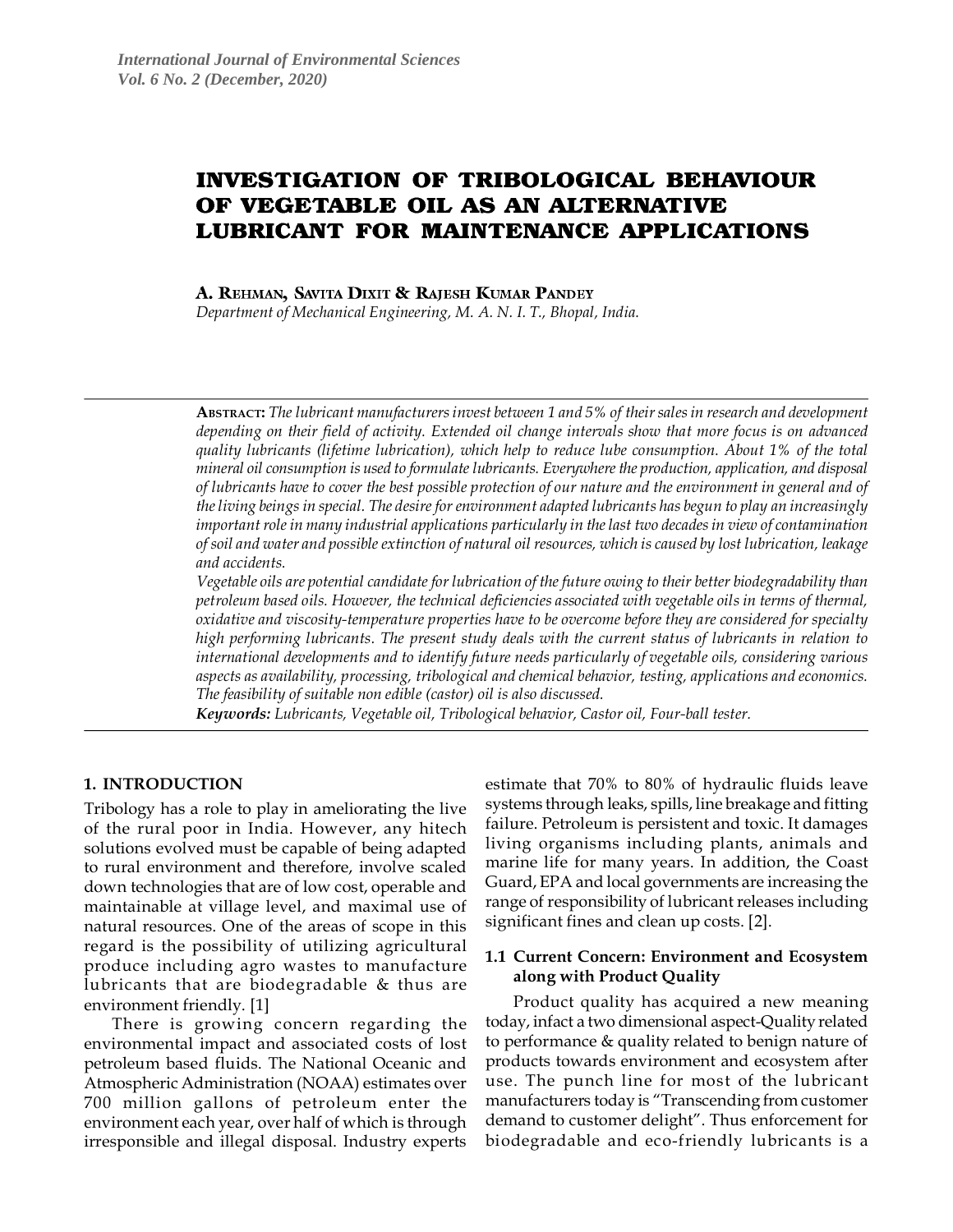necessary requirement these days. The Eco-labeling scheme for lubricants categorizes the various lubricants into two categories:

Vegetable oil base with biodegradability limit of 90 and 60% respectively [11] Switzerland imposed the first regulations of biodegradable 2-stroke engine oils on lakes. European similar regulations have been applied to chainsaw oils, remolding and hydraulic oils. Fiscal incentives like VAMIL regulations have been applied in Netherlands. Then first eco-label environmental award for lubricants was the Blue Angel describing chain saw lubricants in Germany in 1988 followed by Blue Angel for concrete mould release oils in 1991 and for hydraulic fluids in 1996 [12]. Some other countries also promote eco-labels, for example: Painter Hundertwasser (Austria), Blossem symbol (Europe), White Swan (Nordic Countries), Green Cross/Green Seal (USA), Mapple Leaf (Canada), Ecomark (Japan), Green Tree (Hungary) [4].

#### **2. POTENTIAL FOR BIO-LUBRICANTS**

#### **2.1 Tribo-chemical Properties**

By their chemical nature, vegetable oils are triglycerides, where the building blocks are glycerol and typically three fatty acids, as shown on Figure 1. The fatty acids are often of different length and structure and they determine the physical-chemical properties and behavior of vegetable based lubricants. The more saturated the fatty acids are, then higher is the freezing point and the more resisting to oxidation. The ester bond between then glycerol and fatty acid impacts several properties making vegetable oils better in reducing friction and wear compared to mineral oils [13], [4].

#### **3. TRIGLYCERIDE**

Igartua (1999) compared the properties of some vegetable oils (sunflower, soyabean & rapeseed) with



those of a mineral oil of same ISO grade using four bal test and Stribeck machine. The results showed that vegetable oils have better extreme pressure and anti wear characteristics and good friction reducing tendency in boundary lubrication. The shear strength proportionality constant for all three oils is lower than mineral oil; this can be an advantage for use in hydraulic system. The increase in acidity index and viscosity increase at  $20^{\circ}$ C w.r.t time is maximum for rapeseed oil followed by sunflower, soyabean & mineral oil. Vegetable oils gave thicker film at  $40^{\circ}\textrm{C}$ , and as thick as mineral oils at  $80^{\circ}$ C, and thus can be used for full film lubrication. The toxicity tests were also in favor of vegetable oils. [4]

Ioan (2002) investigated the tribological behavior of rapeseed oil using a sliding tribo model. The results showed a lower coefficient of friction for rapeseed oil as compared to the motor oil grade M 15 W/40 super 2. [15]

Adhvaryu *et at* (2004) did the friction and wear measurement on vegetable oil through ball on disk test and found that the friction coefficient (COF) is largely dependent on the concentration of vegetable oil and their derivatives in hexadecane. Results indicate that the COF sharply decreases with increase in oil content and levels off at higher concentration. Rate of decrease in COF is largely influenced by oil structure & their ability to form thin film at the point of metal contact. It has also been observed that friction coefficient & wear rate are dependent on the adsorption energy of the lubricant. [13].

Experimental studies as discussed by Seireg dealing with the investigation of some of the physical properties of lubricants on the contact temperature and were in heavily loaded Hertzian contacts under sliding conditions. Tests were done with a heavy-duty oil (SAE 80W-90), a high viscosity residual compound, a vegetable oil, and a water miscible fluid. It was observed that viscosity does not appear to be the significant property of the lubricant temperature rise and wear rate. [8]

## **3.1 Improvement in Properties Through Modification of Base Oil**

Durak (2004) investigated the effects of addition of rapeseed oil (RSO) as an additive to mineral based lubricant. It was found that RSO as additive decreases the friction coefficient at high journal speeds, and even at moderate loads and the oil containing RSO performed a higher reduction in coefficient of friction at room temperature (25 $\rm ^{o}C$ ) than at higher temperature (100ºC). The study clearly showed that RSO could be used as an additive of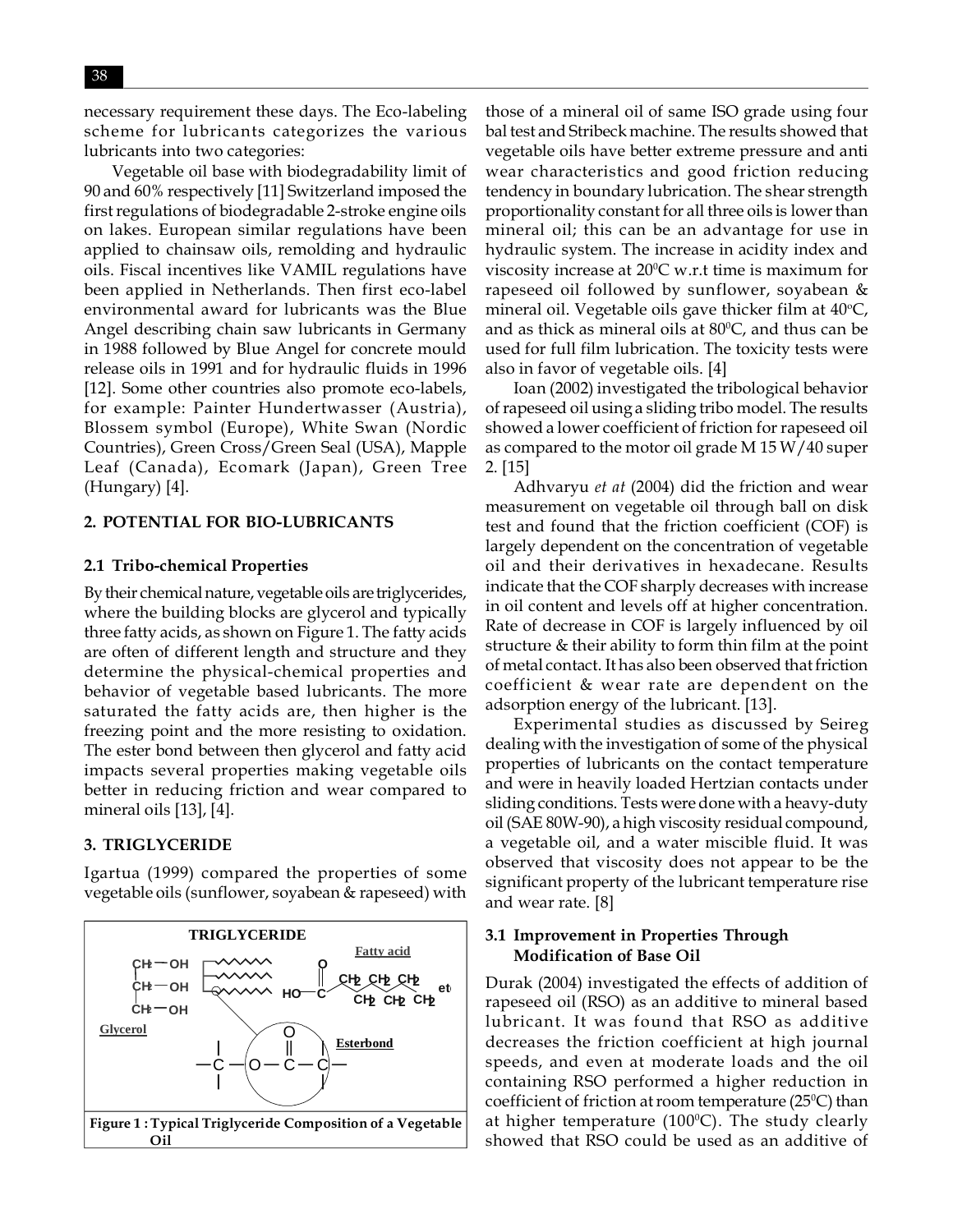friction modifier at room temperature and even at higher temperature. [17]

Durak and Karaosmanoglu (2004) investigated the effect of Cottonseed oil (CSO) addition to base oil on the friction coefficient, in the journal bearing under static loading at ambient room temperature  $(25^{\circ}C)$ . Tests were performed using base oil (SAE 20W50) alone and lubricating oil at concentration ratios 2.5, 5 and 10 volume % additive as CSO at five different speeds and three different loads. The experimental study clearly showed that CSO could be used as an additive of friction modifier. [6]

Adhvaryu *et al* (2004) studied the tribochemical properties of thermally and chemically modified soyabean oil by blending with amine phosphenate and antimony dithiocarbamate additives. Synthesis of chemically modified soyabean oil (CMSBO) gave two oils (CMSB1 & CMSBO2), having different degree of polarity and extent of substitution of fatty acid chain. Results showed that functional properties like oxidation, low temperature fluidity, and viscositytemperature relation are improved by chemical modification. For thermal modification the normal refined oil was heated and stirred under  $N$ <sub>2</sub> gas purge at 330°C, soaked for 15 minutes and cooled gradually. The higher viscosity of TMSBO does not improve the lubricating properties significantly as there is no change in the polar functional group. Antimony additive reduces friction/wear and improves the strength & thermal conductivity of material. [13]

Maleque *et al* (2003) reported that fatty acid of palm oil methyl ester composition can provide effective boundary lubrication due to presence of a polar structure, which dissipates non-polar molecules or base lubricant and act as an anti wear and friction modifier for the commercial mineral based lubricating oil. Earlier research indicates the use of borate esters as friction modifier and anti wear additive due to their non-volatility and pleasant odor. But the borate esters are susceptible to hydrolysis resulting in liberation of oil insoluble & abrasive boric acid. [17]

Yunus *et al* (2003) conducted the chemical synthesis of palm oil trimethyl propane esters via transesterification of palm oil methyl esters (POME) with trimethyl propane (TM\_P). The influence of the main operating variables, namely, temperatures and pressures, molar ratio of palm methyl esters to TMP, catalyst amount was studied and analyzed. The effects of temperature ( $80^{\circ}$ C to 140 $^{\circ}$ C) and reduced pressure (0.1, 10, 50, 100 and 500 mbar) were investigated and found to have a significant impact on the reaction. On the contrary, the amount of catalyst  $(\%W/W)$  and molar ratio of POME to TMP had little influence on

the conversion but affected the overall yield of the reaction. The results confirmed the potential of palm oil TMP esters as biodegradable base stock for lubricant production. [7]

Lea (2002) reported that esters derived from vegetable oils offer the advantages of vegetable oils without their disadvantages and can be used for racing & competition oils. [12]

Adhvaryu *et al* (2001) explored the effectiveness of using deoxidized soyabean oil (ESBO) over soyabean oil (SBO) & high oleic soyabean oil (HOSBO) in certain high temperature lubricant applications. HOSBO was obtained by genetic modification of SBO, which showed improved thermal & oxidation stability over SBO due to elimination of multiple conjugated unsaturations in fatty acid (FA) chain of SBO. Antioxidant used was an alkylated phenolic compound, which was blended into vegetable oils at 40°C in various concentrations. The results showed that viscosity of ESBO at 40°C is higher than other oils & gives enhanced lubricity. This is attributed to its higher molecular weight and more polar structure. The deposit-forming tendency of ESBO was also found to be lower than SBO & HOSBO due to removal of multiple unsaturations in fatty acid chains. ESBO showed maximum improvement in oxidation stability at lower additive concentration. [16]

Greetham (1999) examined the suitabilityn of copper compounds as additives for vegetable oils by an accelerated oxidation stability micro reactor and suggested that Cu dihydrocarbyl thio or dithio phosphates, carboxylates & phenates can be suitable additives. Copper and antimony additives are less expensive but the compounds chosen should be oil soluble for oxidation inhibition to be effective.

Choi et (1997) investigated the anti wear (AW) performance of a newly synthesized additive, dibutyl 3-5di t butyl 4-hydroxy benzyl phosphate (DBP) in olive and soyabean oils. The new additive showed constant wear rate without the transition in spite of increasing sliding velocity and higher AW performance under severe conditions compared with conventional additive. The new additive showed the dual function of hydrogen scavenging and protective film formation.

Mahendra (1997) studied the tribological characteristics of compounded oils containing Tallow. Friction and wear experiments were carried on a conventional four ball machine. Tallow was blended up to a concentration of 15% with paraffinic mineral oil as base. The results showed that Tallow in low concentration acted as an anti wear component in compounded oils in all experimental conditions.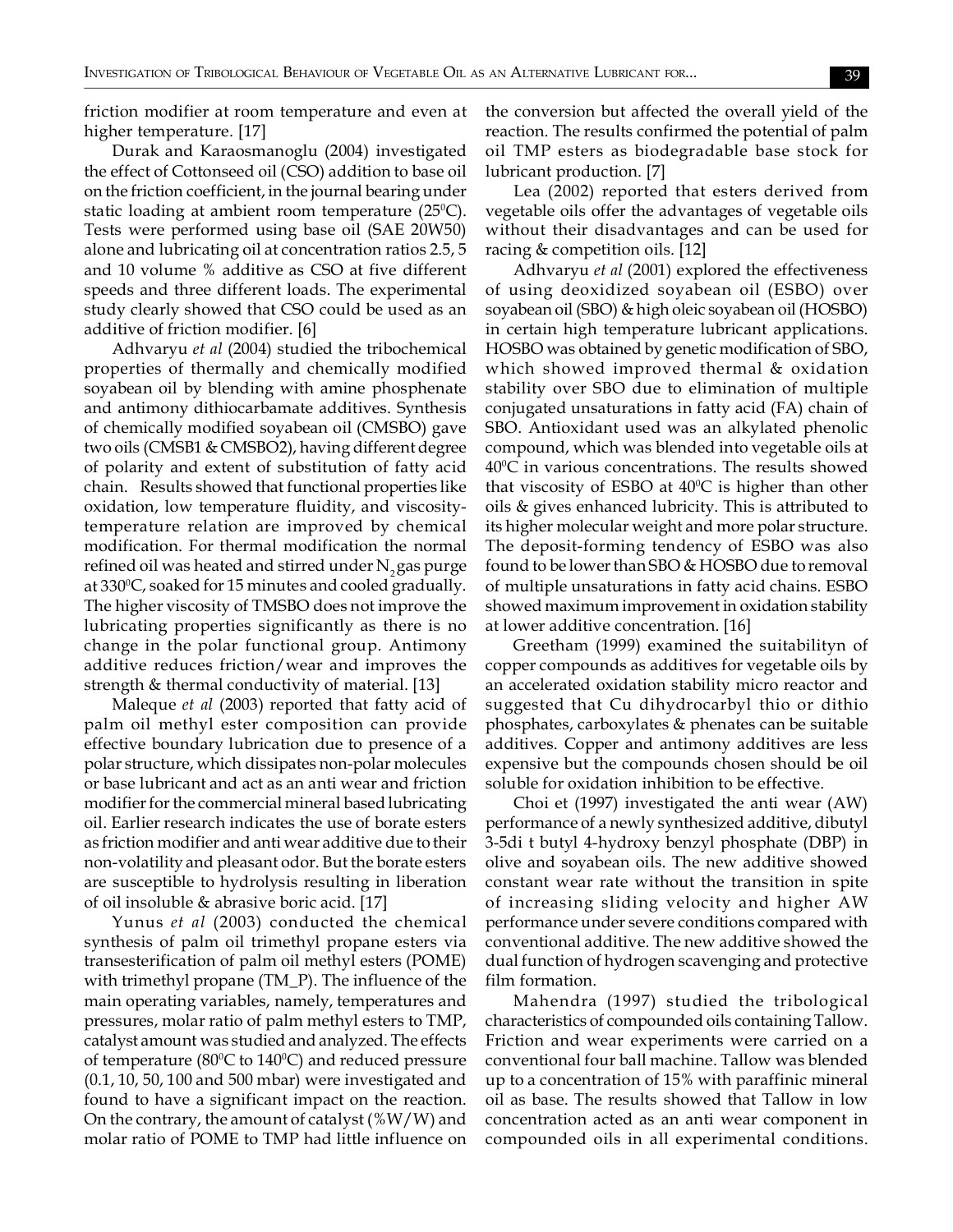However, an increase in Tallow concentrations has shown some prowear effect. It has been found to reduce the friction at higher load conditions.

Begland and Sommers (1982) conducted bench wear tests on four-ball wear tester on Diesters of dodecanedioc acid (DDDA). The results suggested that DDDA could be useful as a low level (5-10%) blending component in automotive lubricants. It not only brings about friction and wear reduction when added to petroleum oils but also leads to reduction when added to other synthetic base oil such as adipate diesters and polyalphaolefins.

#### **3.2 Biolubricant Market and Applications**

Until the nineteenth century lubricants had been manufactured using mainly, even exclusively vegetable oil and animal fats. When the internal combustion engines appeared, these "classical" lubricants were gradually replaced by mineral oils. The main cause of this change is the stability in time of the latest ones, for both stocking and functioning as compared to other lubricants [12].

Cost varies with specific application. But in general plant-based lubricants are 2 to 2.5 times more expensive than mineral oils and higher as much as synthetic lubricants. The price differential between plant-based and mineral oil lubricants is attributable both to the higher raw material cost of vegetable base oils and to ore costly additives. According to mark Miller, CEO of Torresolve, vegetable base oils are in the range of \$1.90 to \$2.30 per gallon (soy oil at the lower end the U.S. and canola at the higher), whereas petroleum base oils cost \$I.20 to \$I.40 per gallon. The additives Terresolve uses with vegetable uses with vegetable oils are approximately five times the cost of those used for petroleum-based lubricants.

Purchase price, however, is not an accurate measure of overall cost. Because vegetable oil-based lubricants evaporate less quickly and adhere better to metal surfaces, end users often use fewer products per application. Other cost benefits associated with vegetable oils may include reductions in environmental and safety penalties in the case of spills, parts wear and maintenance costs and disposal fees. As is the case within many plant-based products, once factors such as these are considered, plant-based lubricants appear to be competitive in cost with petroleum oils [10].

In case of lubricants, there are two different types of applications i.e. open systems & closed system. Bio-lubricants are the most attractive choice for applications that have potential environmental contact through accidental leakage, dripping or

generating large quantities of after use waste materials requiring costly disposal [13] and other environmental sensitive areas like agriculture, forestry, mining, construction, waterway & harbors [14].

The Slovenian Tool and Die Development Centre has formulated two different biodegradable vegetable based lubricants for deep drawing of steel sheet metal (CTD2 & CTD3). Biodegradable vegetable formulated oil CTD3 had higher concentration of additives than formulation labeled CTD2. The base stock for both formulations was high quality rapeseed oil, which is lower in price but very similar in performance compared with the high sunflower oil. Major additive was Ester sulphonate that acted as a corrosion inhibitor with additional emulsifying properties. Oleic fatty acid in small quantity was added as a lubricity improver. Ammonium soaps were used as emulsifiers. [9]

Sivasankaran *et al* (1988) examined the suitability of unmodified Jojoba oil compared with conventional formulations and also some blends based on jojoba oil, in two-stroke gasoline engine lubricating oil formulations in detail. The results showed that viscosity falls within SAE 20 range Jojoba oil was seem to have a better anti wear property than even Neutral 300 which is often used as a base stock in two stroke lubricant formulation. Piston tightening test and wear deposit forming tendencies were also assessed in short duration engine test.

The Fuels and Lubricants Technology team of the Army Tank-Automotive Research, Development and Engineering Center (TARDEC) is developing two parallel programs: (i) hydraulic fluid recycling, & (ii) development of environmentally safe hydraulic fluids and greases. [6]

Lee (2002) reported that around 40 years ago London bus and other vehicle companies were using castor oil based liquids in their rear axles thereby obtaining major advantage in consumption of fuel owing to the excellently low coefficient of friction. In Germany one major manufacturer has built a new diesel engine line commissioned in 1996 which uses only ester based cutting fluids hydraulic fluids and gear oils. [12]

Johnson (1999) observed the functionality of Canola oil as four-cycle motor oil. Canola oil and its high oleic fatty acid blends were evaluated in bench trials that included Timken test, seizure tests, etc., and small engine trials in automotive applications. The tests resulted in a reduction in the oil and fuel consumption, engine operating temperatures and engine wear. It was also observed that the addition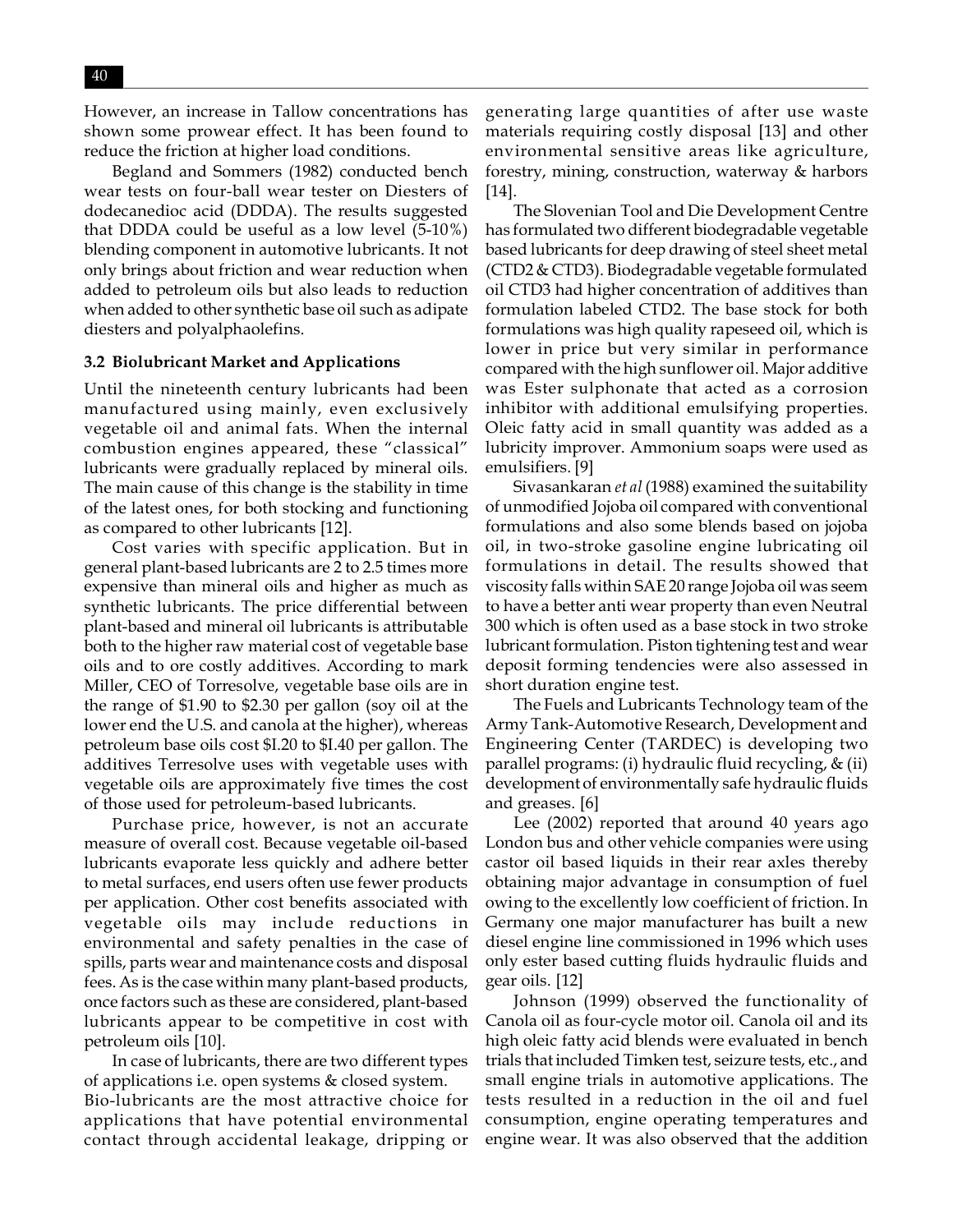of a hydroxyl fatty acid source provides a motor oil superior to conventional petroleum oil.

## **4. SUITABILITY OF CASTOR OIL AS AN ALTERNATIVE LUBRICANT**

Castor oil is obtained from the seeds of Castor tree, Ricinus communis. The seed has oil content of 50%. The world annual production of castor seed is 460000 Tonnes. The leading producers of castor seed are India, Brazil, China, Russia and Thailand with India producing around 270 thousand tones annually. Castor plant starts yielding beans 3 to 4 months after planting, and the yield is also high, up to 10 tones of beans/ha. It is perennial or annual plant and can be grown in tropical/subtropical regions and even at higher latitudes. Castor oil enquires from most of the



vegetable oils by having higher viscosity. Specific gravity and hydroxyl value and a greater solubility in alcohol. Also it is more soluble in glacial acetic acid at ordinary temperatures and less soluble in petroleum solvents than other vegetable oils. Among the vegetable oils, castor oil has the most unusual physical and chemical properties. This is because castor oil contains 85% of a hydroxyl unsaturated long chain acid called ricinoleic acid. The oil itself has therefore various uses. Castor seeds contain a toxic material resin, which makes the residue from the extraction of the oil unsuitable for feeding purposes. Besides the resin, the seed contains allergens. The AOCS standards for castor oil are given in Table 1.

| Table 1                             |
|-------------------------------------|
| <b>APCS Standard for Castor Oil</b> |

| Specific gravity, 15 <sup>0</sup> /15 <sup>0</sup> C | 0.9580.968 |
|------------------------------------------------------|------------|
| Refractive index at 25°/25°C                         | 0.9450.965 |
| Refractive index at $25^{\circ}$ C                   | 1.4731.477 |
| Soponification value                                 | 176-187    |
| Iodine value, wij's                                  | 81-91      |
| R-M value                                            | Below 0.5  |
| Acetyl value                                         | 144-150    |
| Hydroxyl value                                       | 161-169    |
| Unsaponifiables (%)                                  | Below 1.0  |

Castor oil is dextrorotatory due to the asymmetric carbon atom in ricinoleic acid. Castor oil mixers in any proportion with absolute alcohol & will dissolve in about two volumes of  $90\%$  alcohol at 15°C. On the other hand, it is so nearly insoluble in excess of petroleum ether that as little as 0.5% causes turbidity in the solvent at 15°C. The flash point (229°C.) and fire point (449 $^{\rm o}$ C) of castor oil are also high that prevent in the combustion chamber.

#### **5. CONCLUSION**

Owing to growing concern on the environment, vegetable oils are finding their way into lubricants for industrial and transportation applications. They have the attractions of being natural, renewable, nontoxic, non-polluting and cheaper than synthetics, and provide scope for rural employment. In general, synthetic lubricants cost four to eight times higher than the mineral oil based lubricants. Vegetable oilbased lubricants are 50% cheaper than synthetic oils. Nevertheless, they are plentiful in supply and can be used as biodegradable lubricant base stocks. The properties of castor oil are quite encouraging to use them as lubricants for high/low temperature and high-speed applications after suitable modification through additivisation. Despite their enormous potential to be cost and performance competitive to mineral-based fluids, research and development in these biofluias are needed to overcome their innerent shortcomings such as oxidative and thermal stability.

#### *Reference*

- Rao, R. A. (1997), Tribology for Rural India-A Short Communication; Advances in Industrial Tribology, Proceedings of International Conferences on Industrial Technology, 491-493.
- Andréa's Willing (2001), Lubricants Based on Renewable Resources ± An Environmentally Compatible Alternative to Mineral Oil Products, *Chemposphere*, 43, 89-98.
- Igartua Amaya (1999), Increase of the Performance of Natural Regrowing Oils to Lubricate Earth Moving Equipments", Final Project Summary, FAIR-CT96-2025, Eibar, Spain.
- Jolanta Drabik (2003), Oxidation Stability of Non-toxic Greases, Information (Summary) Sheet for a Proposal, Institute for Terotechnology, Radom, Poland.
- Ertugrul Durak, Filiz Karaosmanoglu, Using Cottonseed Oil as an Environmentally Accepted Lubricant Additive, Taylor & Francis, 2004, 26, 611-625.
- Robiah Yunus: Fakhru' I-razi; Iyuke, S.E and A. Idris (2003), "Development of Optimum Synthesis Method for Transesterification of Palm Oil Methyl Esters and